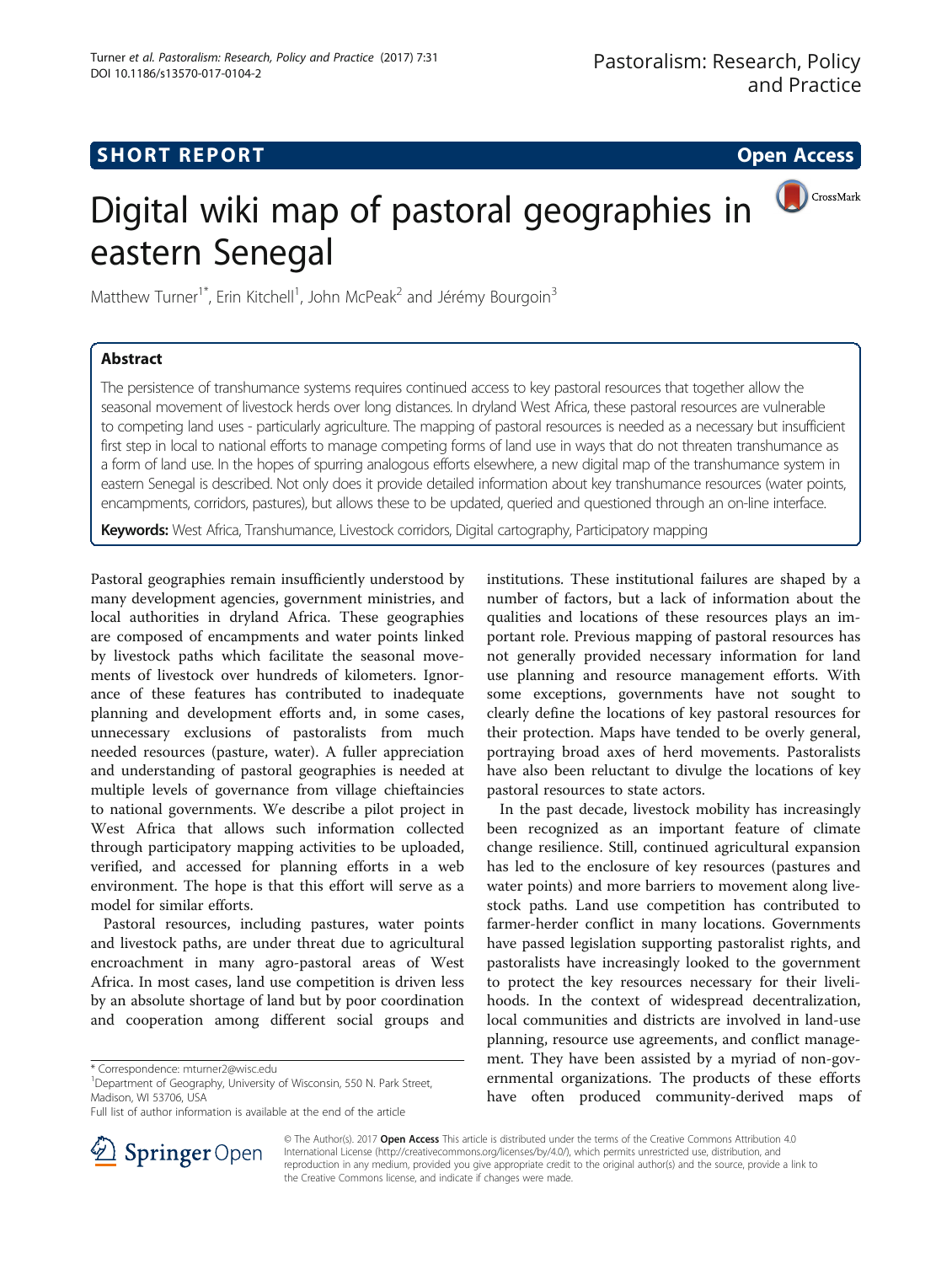livestock paths, pastoralist campsites, and water points in the immediate vicinity of villages or within local districts. Local customary leaders and government authorities are left with little understanding of how these local resources are tied, via herd movements, to broader resource networks. Moreover, the products of these efforts are often buried (and die) as grey literature reports. In short, there is little growth of knowledge of pastoral resources that can be used to guide policy and broader planning efforts.

A collaboration among three partners - the University of Wisconsin and Syracuse University in the USA and the Institut Sénégalaise de Recherches Agricoles (ISRA) in Senegal, resulted in the development of a digital map prototype to facilitate the collection of geospatial information about pastoral geographies (Figure 1). The project began with fieldwork in eastern Senegal focused on the collection of information about three types of geo-referenced features: pastoral encampment points, water points, and livestock corridors. Information collected about these features include not only their physical properties<sup>1</sup> but also their level of formal and informal recognition by local communities and government as well as the degree in which access is inhibited by cropped fields. A two-stage approach was followed to collect this information. First, the location and characteristics of pastoral features were collected with a locally knowledgeable herder guide. Second, this information was verified in commune-level meetings with farmers

and herders. A fuller description of the methods used is described in a previous article in this journal (Kitchell et al. [2014](#page-2-0)).

The project mapped and characterized 5,000 km of corridors, 744 encampments, and 1,010 water points in eastern Senegal. These data were used to populate a digital map that we hope will continue to expand as users add new content in the coming years ([http://couloirs](http://couloirs-transhumance.org/)[transhumance.org/](http://couloirs-transhumance.org/)). The map allows non-registered users to explore the map and data content. Features are denoted as icons on a satellite image backdrop. Users can choose an interface in English or French. Clicking on a feature provides information about the feature and a ground-level photo if available. Users can measure distances and areas as well as perform more complex queries. For example, one can identify encampment points, with known managers and experiencing limited agricultural pressure, that have at least one well within 5 km supplying good quality water throughout a typical dry season. In this way, the website represents an important resource, not only for those working in eastern Senegal, but as a teaching tool about (agro)pastoral geographies. As a teaching tool, the site may prove useful not only to university students but as a training tool for policymakers and livestock specialists interested in pastoral production.

Users can register on the site by providing contact information and a brief description of their interests. Representatives of organizations can provide links to their organization's website. Registered users have access